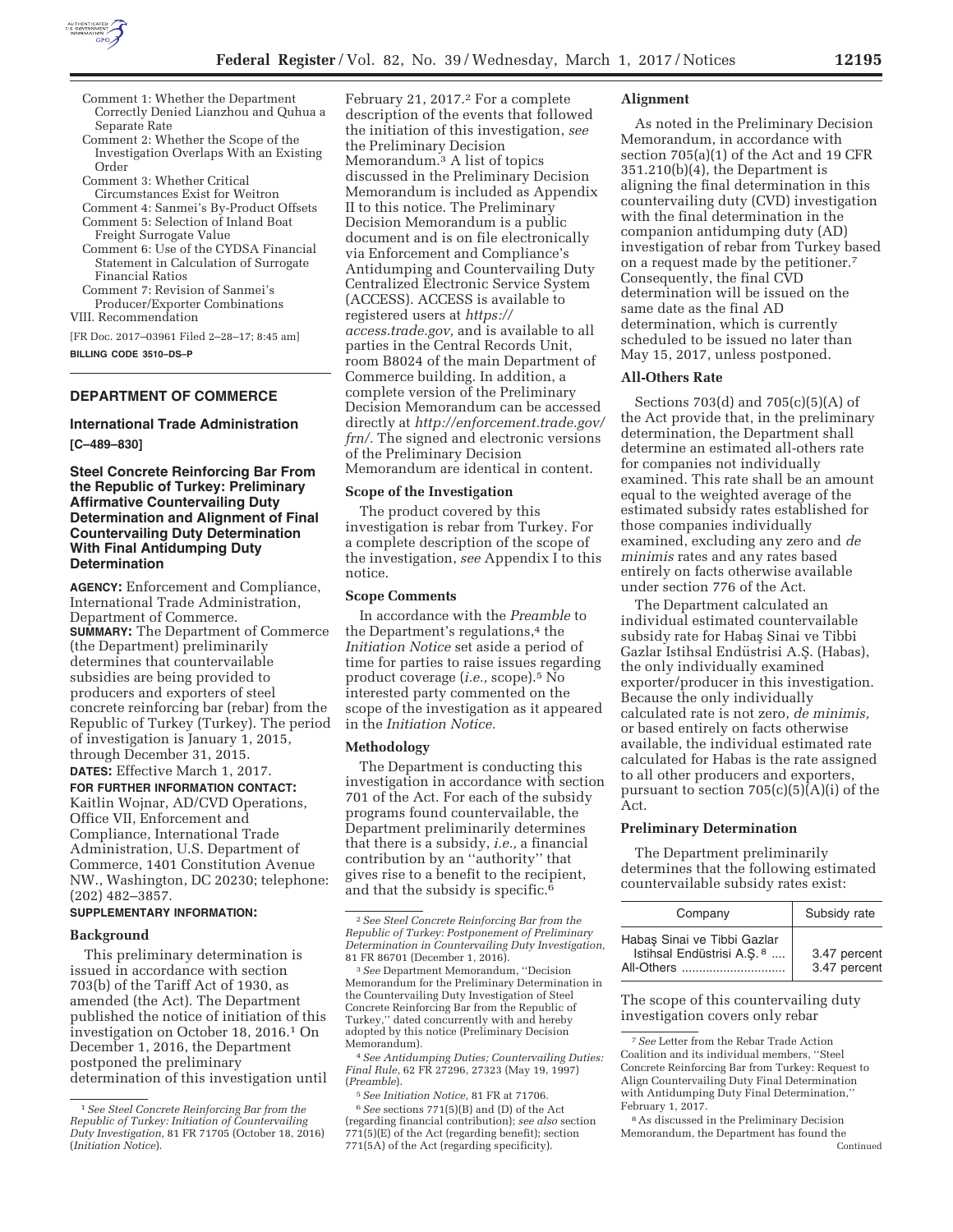produced and/or exported by companies excluded from the existing 2014 Turkey CVD Order. Currently, only Habas is excluded from the existing order and, therefore, no companies will be subject to the all-others rate indicated above at this time, and cash deposits discussed below will apply solely to rebar produced and/or exported by Habas.

# **Suspension of Liquidation**

In accordance with sections  $703(d)(1)(B)$  and  $(d)(2)$  of the Act, the Department will direct U.S. Customs and Border Protection (CBP) to suspend liquidation of entries of subject merchandise, as described in the ''Scope of the Investigation'' section, entered, or withdrawn from warehouse, for consumption on or after the date of publication of this notice in the **Federal Register**. Furthermore, pursuant to 19 CFR 351.205(d), the Department will instruct CBP to require a cash deposit equal to the rate indicated above for Habas.

## **Disclosure**

The Department intends to disclose the calculations and analysis performed in this preliminary determination to interested parties within five days of its public announcement or, if there is no public announcement, within five days of the date of this notice in accordance with 19 CFR 351.224(b).

#### **Verification**

As provided in section 782(i)(1) of the Act, the Department intends to verify the information relied upon in making its final determination.

#### **Public Comment**

For reasons discussed in the Preliminary Determination Memorandum, the Department invites interested parties to submit *monthly*  natural gas price data to the Assistant Secretary for Enforcement and Compliance via ACCESS for purposes of valuing the provision of natural gas for less than adequate remuneration and/or comment on the natural gas price data that is currently on the record within 10 days of the publication of this notice.9 Rebuttal comments may be submitted within five days after the deadline for new monthly price data and initial comments.

Case briefs or other written comments may also be submitted to the Assistant

Secretary for Enforcement and Compliance via ACCESS no later than seven days after the date on which the last verification report is issued in this investigation. Rebuttal briefs, limited to issues raised in case briefs, may be submitted no later than five days after the deadline for case briefs.10 Pursuant to 19 CFR 351.309(c)(2) and (d)(2), parties who submit case briefs or rebuttal briefs in this investigation are encouraged to submit the following with each argument: (1) A statement of the issue, (2) a brief summary of the argument, and (3) a table of authorities.

Pursuant to 19 CFR 351.310(c), interested parties who wish to request a hearing, limited to issues raised in case and rebuttal briefs, must submit a written request to the Assistant Secretary for Enforcement and Compliance, U.S. Department of Commerce, within 30 days after the publication of this notice. Requests should contain the party's name, address, and telephone number, the number of participants, whether any participant is a foreign national, and a list of the issues to be discussed. If a request for a hearing is made, the Department intends to hold the hearing at the U.S. Department of Commerce, 1401 Constitution Avenue NW., Washington, DC 20230, at a date and time to be determined. Parties should confirm by telephone the date, time, and location of the hearing two days before the scheduled date.

## **International Trade Commission Notification**

In accordance with section 703(f) of the Act, the Department will notify the International Trade Commission (ITC) of its determination. If the determination is affirmative, the ITC will make its final determination before the later of 120 days after the date of this preliminary determination or 45 days after the final determination.

# **Notification to Interested Parties**

This determination is issued and published pursuant to sections 703(f) and 777(i) of the Act and 19 CFR  $351.205(c)$ .

Dated: February 21, 2017. **Carole Showers,**  *Executive Director, Office of Policy, Policy & Negotiations.* 

### **Appendix I**

## **Scope of the Investigation**

The merchandise subject to this investigation is steel concrete reinforcing bar imported in either straight length or coil form (rebar) regardless of metallurgy, length, diameter, or grade or lack thereof. Subject merchandise includes deformed steel wire with bar markings (*e.g.,* mill mark, size, or grade) and which has been subjected to an elongation test.

The subject merchandise includes rebar that has been further processed in the subject country or a third country, including but not limited to cutting, grinding, galvanizing, painting, coating, or any other processing that would not otherwise remove the merchandise from the scope of the investigation if performed in the country of manufacture of the rebar.

Specifically excluded are plain rounds (*i.e.,* nondeformed or smooth rebar). Also excluded from the scope is deformed steel wire meeting ASTM A1064/A1064M with no bar markings (*e.g.,* mill mark, size, or grade) and without being subject to an elongation test.

At the time of the filing of the petition, there was an existing countervailing duty order on steel reinforcing bar from the Republic of Turkey. *Steel Concrete Reinforcing Bar From the Republic of Turkey,*  79 FR 65,926 (Dep't Commerce Nov. 6, 2014) (2014 Turkey CVD Order). The scope of this countervailing duty investigation with regard to rebar from Turkey covers only rebar produced and/or exported by those companies that are excluded from the 2014 Turkey CVD Order. At the time of the issuance of the 2014 Turkey CVD Order, Habas Sinai ve Tibbi Gazlar Istihsal Endustrisi A.S. was the only excluded Turkish rebar producer or exporter.

The subject merchandise is classifiable in the Harmonized Tariff Schedule of the United States (HTSUS) primarily under item numbers 7213.10.0000, 7214.20.0000, and 7228.30.8010. The subject merchandise may also enter under other HTSUS numbers including 7215.90.1000, 7215.90.5000, 7221.00.0017, 7221.00.0018, 7221.00.0030, 7221.00.0045, 7222.11.0001, 7222.11.0057, 7222.11.0059, 7222.30.0001, 7227.20.0080, 7227.90.6030, 7227.90.6035, 7227.90.6040, 7228.20.1000, and 7228.60.6000.

HTSUS numbers are provided for convenience and customs purposes; however, the written description of the scope remains dispositive.

#### **Appendix II**

#### **List of Topics Discussed in the Preliminary Decision Memorandum**

I. Summary II. Background III. Scope Comments IV. Scope of the Investigation V. Alignment

- VI. Respondent Selection
- VII. Injury Test

following companies to be cross-owned with Habas: Habaş Elektrik Üretim A.Ş., Habaş Endüstri Tesisleri A.Ş., Habaş Petrol A.Ş., and Mertaş<br>Tesisleri A.Ş., Habaş Petrol A.Ş., and Mertaş

<sup>&</sup>lt;sup>9</sup> See Preliminary Determination Memorandum at

<sup>11–12.</sup> 

<sup>10</sup>*See* 19 CFR 351.309; *see also* 19 CFR 351.303 for general filing requirements.